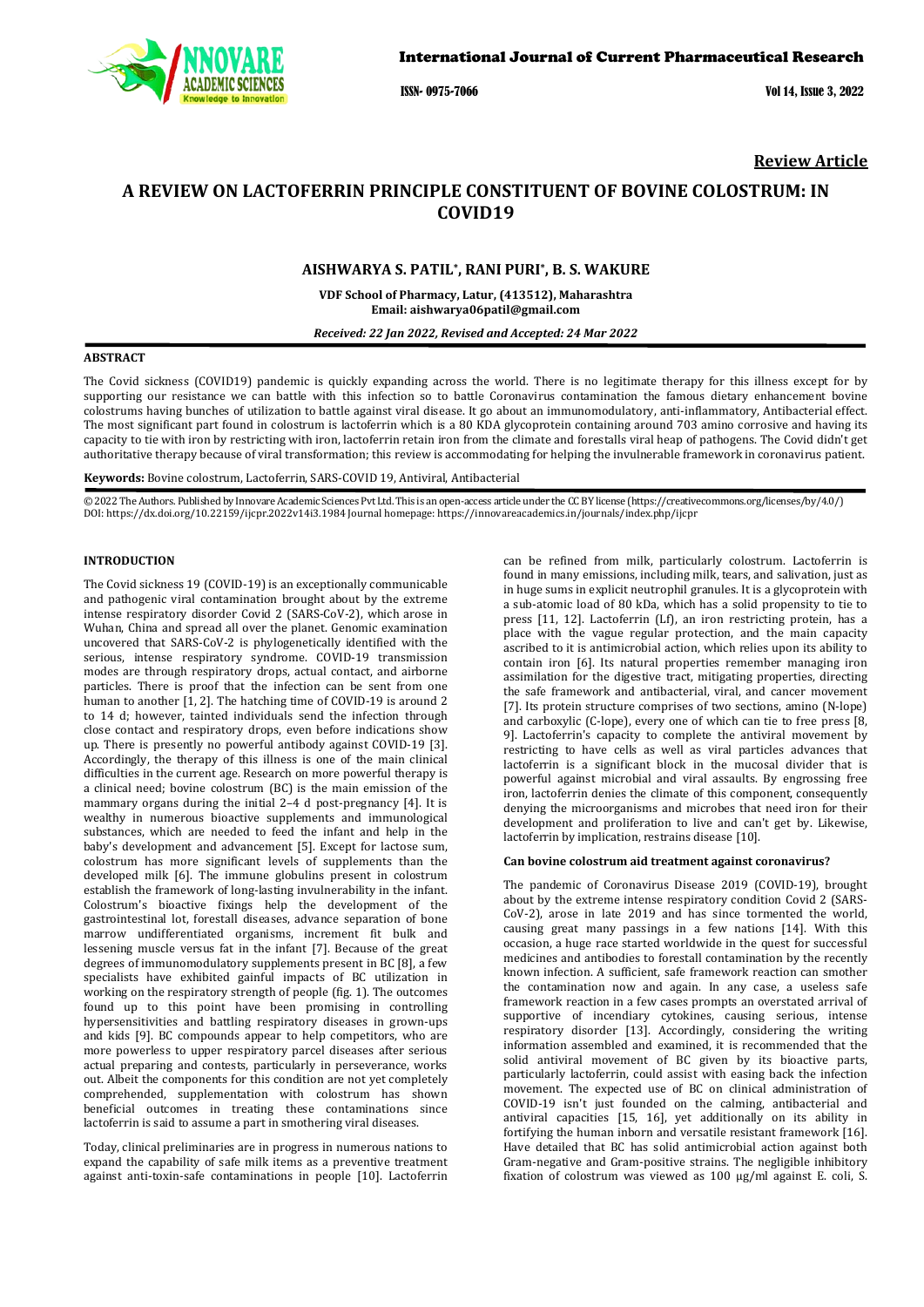aureus, P. vulgaris, E. aerogenes, and S. typhi. It is conceivable that BC may have viricidal impacts against COVID-19 infection [16]. This theoretical thought might merit seeking after! At present, the antiviral impacts of a few parts of BC are being investigated against SARS-CoV-2. We will, momentarily, feature the utilization of lactoferrin and hyperimmune colostrum with regards to SARS-CoV-2 disease.

### **Bovine colostrum ensures upper respiratory lot against diseases**

Upper respiratory lot diseases (URTIs) are contaminations which influence the mouth, nose, throat, larynx and windpipe, inciting nasorafingitis (normal cold), sinusitis, pharyngitis, laryngitis and laryngotracheitis [17]. The beneficial outcomes of oral BC supplementation against URTIs are clear for the two youngsters and grown-ups. Concentrates on examining this affiliation show that BC had the option to lessen the rate of URTI and decline the term of selfrevealed indications. Nonetheless, the components for such impacts are not completely explained. The impacts of colostrum in the eating routine have been tried in research center creatures against Human Syncytial Virus (HRSV), which is quite possibly the most well-known cause of respiratory Disease in kids [18]. Past examinations show that invulnerable framework cells, Called CD8 T, are repressed in HRSV diseases, which impedes the battle against contamination [19]. In a review with mice, [18] showed that colostrum was viable in hindering HRSV, in further developing the contamination indications brought about by the infection and in expanding the reaction of CD8 T cells. Considering these outcomes, studies are expected to examine the impacts of BC in people impacted by HRSV [18] In people, a partner study showed that BC supplementation was powerful in altogether diminishing URTI and looseness of the bowels scenes, just as the quantity of hospitalizations because of URTI and loose bowels in youngsters matured 1–6 y. It is worth focusing on that this study comprised of 160 kids with an intermittent history of URTI and the runs, who gotten from 3.0 g (as long as 2 y of age) to 6.0 g (north of 2 y of age) of supplement for 4 w [21]. A business supplement containing BC (SinergaTM) was assessed in another partner study [21]. The enhancement ended up being effective in decreasing the quantity of respiratory diseases scenes that necessary mediation with anti-toxins in kids. Regardless, as SinergaTM contains different substances in its creation, the helpful impacts noticed can't be straightforwardly credited to colostrum. These outcomes, notwithstanding, recommend that BC standard utilization could work on the respiratory wellbeing in kids, debilitating the seriousness of aviation route diseases. In a nonrelative review, other BC-based enhancement was demonstrated to be compelling in decreasing the quantity of upper respiratory plot contamination, loose bowels and hospitalization scenes for URTI and the runs in youngsters matured 1–8 y. The review included 605 youngsters who got 3.0 g of the enhancement for a very long time. As well as working on broad prosperity, 91.19% and 86.60% of the patients had a decrease in URTI and the runs scenes toward the finish of the treatment, separately [22].

Taking Taking into account that repetitive respiratory plot contaminations might be connected to immunoglobulin A (IgA) insufficiency, Patiroglu and Kondolot examined whether BC supplementation would increment salivary IgA in patients with serum IgA lack [23]. In this clinical preliminary, sixteen youngsters got 42 mg of Igazym® each day, a business supplement of BC and egg white (as the wellspring of the antimicrobial compound lysozyme). Albeit the seriousness score of the URTI viral disease was essentially lower in the experimental group, there was no connection with salivary IgA levels, showing that the immunomodulatory capacity of colostrum in the respiratory framework might be driven by another system [23]. Studies with a bigger example size should be done to affirm these discoveries. A clinical preliminary with sound grown-up men showed that 60 g/day of concentrated BC protein powder supplementation contrasted with 60 g/day of whey protein powder altogether diminished the occurrence of URTIs, despite the fact that there was no factual distinction in the length of self-announced indications between gatherings [31]. A comparative outcome was portrayed by Jones *et al.* [32], in which they noticed that everyday

supplementation with 20 g of BC for a considerable length of time diminished the quantity of URTI scenes, just as the term of indications [31]. noticed a decrease in the length of manifestations as opposed to the concentrate by Brinkworth and Buckley [31] might be because of the kind of supplement utilized in the fake treatment bunch, which in the last option was a cow-like milk subsidiary, while in the previous review it was an isoenergetic/isomacronutrient. Whey protein is known to have a few bioactive peptides, which could be dependable to constructive outcomes on the boundaries considered. Methodical surveys and meta-investigates presumed that supplementation with bovine colostrum can lessen the occurrence rate and the times of upper respiratory side effects in competitors and truly dynamic individuals. In any case, they underscore that many articles are onesided and there is a hole in logical information concerning what instruments are engaged with this improvement. In this manner, they suggest that new randomized control clinical preliminaries ought to be done to decide the components of activity and an agreement on the best supplementation technique [32]. By and large, the proof summed up thus focuses to the adjuvant capability of BC in alleviating lower respiratory plot diseases in sound kids and grown-up men, just as in rodents contaminated with HRSV. Concentrates on examining the impacts of colostrum on respiratory parcel contaminations, particularly in the more seasoned grown-up populace and in grown-up ladies, are required to assess the helpful capability of BC supplementation in people of the two sexes and of any age.

### **Bioactive proteins present in bovine**

**Immunoglobulins (Igs)**-Immunoglobulins (Igs) are muddled proteins, known as antibodies, that make up a basic piece of the total protein in bovine colostrum. The immunoglobulins in bovine colostrum mostly come in 3 novel varieties called isotypes, including IgG (IgG1 and IgG2), IgA, IgM. IgG is the common immunoglobulin in bovine colostrum, which makes up 85–90% of the total immunoglobulin content. IgG1 tends to 80–90% of the outright IgG content in bovine colostrum, followed by IgM, IgA, and IgG2 [33-35]. These immunoglobulins are central in the perseverance of the calves and their safe systems and they eliminate gastrointestinal microorganisms like infinitesimal living beings, microorganisms, and contaminations. Using bovine colostrum as a wellspring of checking specialist courses of action to help bovine and human prosperity is a critical investigation subject that has been perused up for quite a while [36]. One of the basic differences between mature milk and colostrum is the high gathering of IgG found in colostrum, which comes to up to 50–100 mg/ml in the essential days after the fact birth [33, 37, 30]. Bovine colostrum IgG1 and IgG2 center decay before parturition; they are moved from the blood into the colostrum. To be sure, for all intents and purposes, all IgG in colostrum is moved from bovine serum into the colostrum and milk [31, 32]. The high centralization of IgG is significant for the perseverance of calves, which is vehemently dependent upon the trading of IgG from cow-like colostrum to calves to give confined invulnerability as cows can't move IgG through the placenta [33]. Undoubtedly, in case of calves don't get colostrum following birth, they are leaned to defilement and will encounter the evil impacts of a higher risk of somberness and mortality [31, 34, 35].

### **Lactoperoxidase**

Lactoperoxidase is a critical antibacterial compound found in cowlike colostrum; it is a central glycoprotein that catalyzes the oxidation of thiocyanate and makes moderate mixtures with antimicrobial activities [36]. The union of lactoperoxidase is 11–45 mg/l in ox-like colostrum and 13–30 mg/l in mature ox-like milk [37]. Its concentration in ox-like colostrum is low from the outset, yet it shows up at the best level inside 3 after 5 d parturition. Lactoperoxidase catalase development is in like manner, higher in ox-like colostrum than in mature milk [38, 39]. Lactoperoxidase is a basic antibacterial compound found in cow-like colostrum, it is a focal glycoprotein that catalyzes the oxidation of thiocyanate and makes moderate combinations with antimicrobial exercises [36]. The association of lactoperoxidase is 11-45 mg/l in bull-like colostrum and 13–30 mg/l in mature bull-like milk [37]. Its fixation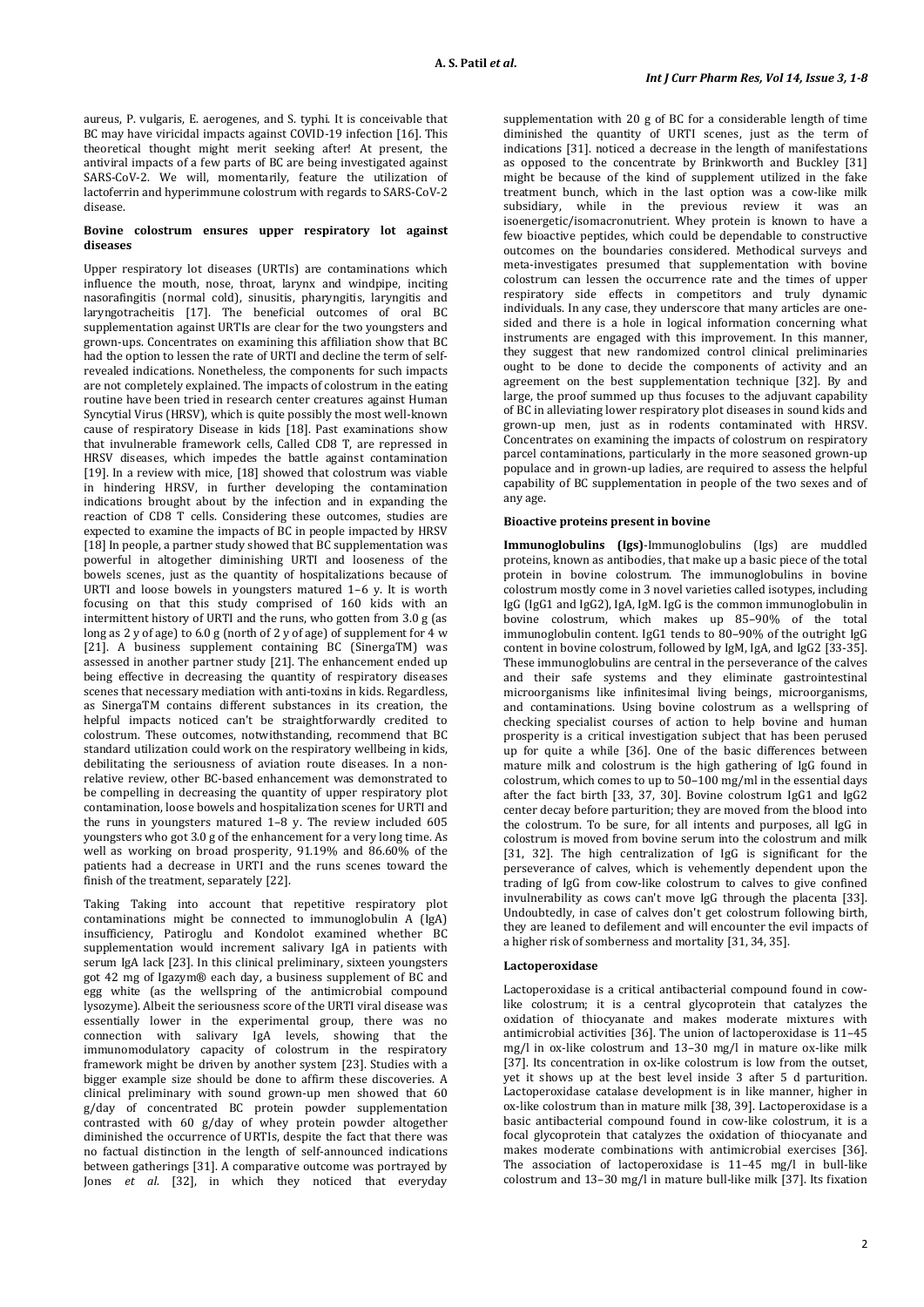in bull like colostrum is low from the beginning, yet it appears at the best level inside 3 following 5 d parturition. Lactoperoxidase catalase improvement is in like way higher in bovine colostrum than in mature milk [38, 39]. The lactoperoxidase structure moreover inactivates the polio infection, vaccinia disease, and HIV [49, 50]. Oligosaccharides Bovine colostrum is a rich wellspring of complex and significantly explicit oligosaccharides and glycans. The intermingling of oligosaccharides in colostrum is 0.7–1.2 mg/ml and the majority of these developments are acidic oligosaccharides which are lower in mature bovine milk [53, 44]. Forty specific oligosaccharides courses of action have been recognized in ox-like colostrum up until this point [45, 47]. The outright colostrum oligosaccharides fluctuate between cows because of their innate alterability [48]. Overpowering oligosaccharides in cow-like colostrum are '3 sialyl lactose (3SL), 6' sialyllactose (6'SL), 6' siayllactosamine (6′SLN) and disialyllactose (DSL). 3'SL is 70% of outright oligosaccharide content in cow-like colostrum [44, 46, 49, 50]. Forty explicit oligosaccharides strategies have been perceived in bovine colostrum up until this point [45, 47]. The by and large, colostrum oligosaccharides change between cows in view of their intrinsic alterability [48]. Overwhelming oligosaccharides in cow-like colostrum are 3′ sialyllactose (3′SL), 6′ sialyllactose (6′SL), 6′ siayllactosamine (6′SLN) and disialyllactose (DSL). 3'SL is 70% of out and out oligosaccharide content in cow-like colostrum [44, 46, 49, 50]. Both free oligosaccharides (cow-like milk oligosaccharides, BMOs) and mind-boggling, framed N-glycans address the majority of the prebiotic parts of cow-like colostrum [52]. Prepartum and early lactation.

#### **Lactoferrin**

Lactoferrin (Lf) is a naturally occuring, non-harmful glycoprotein that has been examined against an expansive scope of infections, including extreme intense respiratory condition Covid (SARS-CoV), which is firmly identified with the clever serious, intense respiratory disorder Covid 2 (SARS-CoV-2) that causes COVID-19 [54]. Besides, Lf has immunomodulatory and calming attributes that can emphatically alter have reactions to contaminations [55]. Lf is accessible as an oral enhancement, and studies recommend that supplemental Lf might treat or forestall a large group of microbial contaminations [56]. Here we look at the antiviral properties and immunomodulatory components of Lf inside the setting of its expected applications against SARS-CoV-2 and propose the chance of supplemental Lf as a likely deterrent and subordinate treatment for COVID-19, a condition whose pathophysiology includes both viral contamination and an unnecessary host reaction.

### **Mechanism of action lactoferrin**

Lf is an exceptionally rationed, pleiotropic, iron-restricting glycoprotein of the transferrin family that is communicated and emitted by glandular cells and is found in most body-liquids [57]. It shows up at particularly high fixations in mammalian milk and was first recognized in cow-like milk [58] and was hence secluded from human milk [59]. It is a 80-kDa glycoprotein containing 703 amino corrosive deposits whose essential construction has been portrayed all around. Since its disclosure, Lf and its connected peptides are fundamentally viewed as significant vague host protection atoms against an assortment of microbes, including the scope of infections [60]. All the more as of late, the mitigating and immunomodulatory jobs of Lf have acquired expanding logical interest since it gives off an impression of being ready to direct the host reaction to diseases and has the double capacity to animate the invulnerable framework to balance pathogenic intrusion while at the same time forestalling hurtful host insusceptible and provocative reactions.



**Fig. 1: Mechanism of action of lactoferrin**

#### **Lactoferrin as a potential preventative and adjunct treatment for COVID-19**

Lf has been found tentatively to repress viral section by restricting to have cell surface HSPGs in murine Covid [70] just as human Covid hCoV-NL63 [62] and pseudotyped SARS-CoV [63]. There are at this point no distributed examinations on the impacts of Lf on SARS-CoV-2 and its entrance into have cells. By the by, given the as of now acknowledged 'viral surfing' model for the job of cell surface HSPGs [64], which the attacking virion particles 'surf' from low-proclivity HSPG mooring destinations to high-liking section receptors in an intrusion, along with the homology of SARS-CoV and SARS-CoV-2 spike protein structures, just as both infections relying upon a similar angiotensin-changing over catalyst 2 (ACE2) receptor for cell passage [65], we have a solid sense of reassurance to hypothesize a comparative component by which HSPGs fill in as SARS-CoV-2 connection locales that assemble the infection on the phone surface and work with explicit passage receptors like ACE2. All things considered, Lf can restrain SARS-CoV-2 intrusion at micromolar fixations and in a portion subordinate way similarly as on account of SARS-CoV [63]. More pertinent to our theory are the new outcomes detailed by Serrano *et al.* that a liposomal ox-like Lf supplement containing 32 mg of Lf directed at four to six dosages each day for 10 d with zinc 10 mg a few times every day brought about 100% recuperation of 75 suggestive SARS-CoV-2-positive patients inside

4–5 d, and a similar treatment at lower portion seemed to forestall the disease in sound contacts [66]. Since one more significant part of Lf bioactivity identifies with its immunomodulatory and calming capacities, on account of viral contaminations specifically, it might frequently be the size of immune reaction and irritation that adds to infection cut off ity, and this is especially important for COVID-19. Current reasoning recommends that mortality from COVID-19 isn't just because of viral contamination however is an aftereffect of a cytokine storm condition in select patients related with hyper inflammation prompting intense respiratory misery and resulting mortality [67]. A cytokine profile in extreme COVID-19 cases is portrayed by in-wrinkles in cytokines and intense stage reactants like interleukin 6 (IL-6), cancer corruption factor-alpha (TNF  $α$ ) and ferritin. In such manner, Lf is shown to diminish IL-6 and TNF  $\alpha$  [68] and to down-regulate ferritin in test settings reproducing sep-sister. On the off chance that the theory that Lf can tweak an overactive resistant and fiery reaction to viral disease is right, then, at that point, Lf could be an up-and-comer subordinate treatment for more extreme instances of COVID-19. 3.

### **Lactoferrin: an important element in host defense**

LF assumes a significant part in have guard, upon its delivery from the neutrophil [69]. LF additionally upgrades regular executioner cell movement in invulnerable protection [70] and can limit the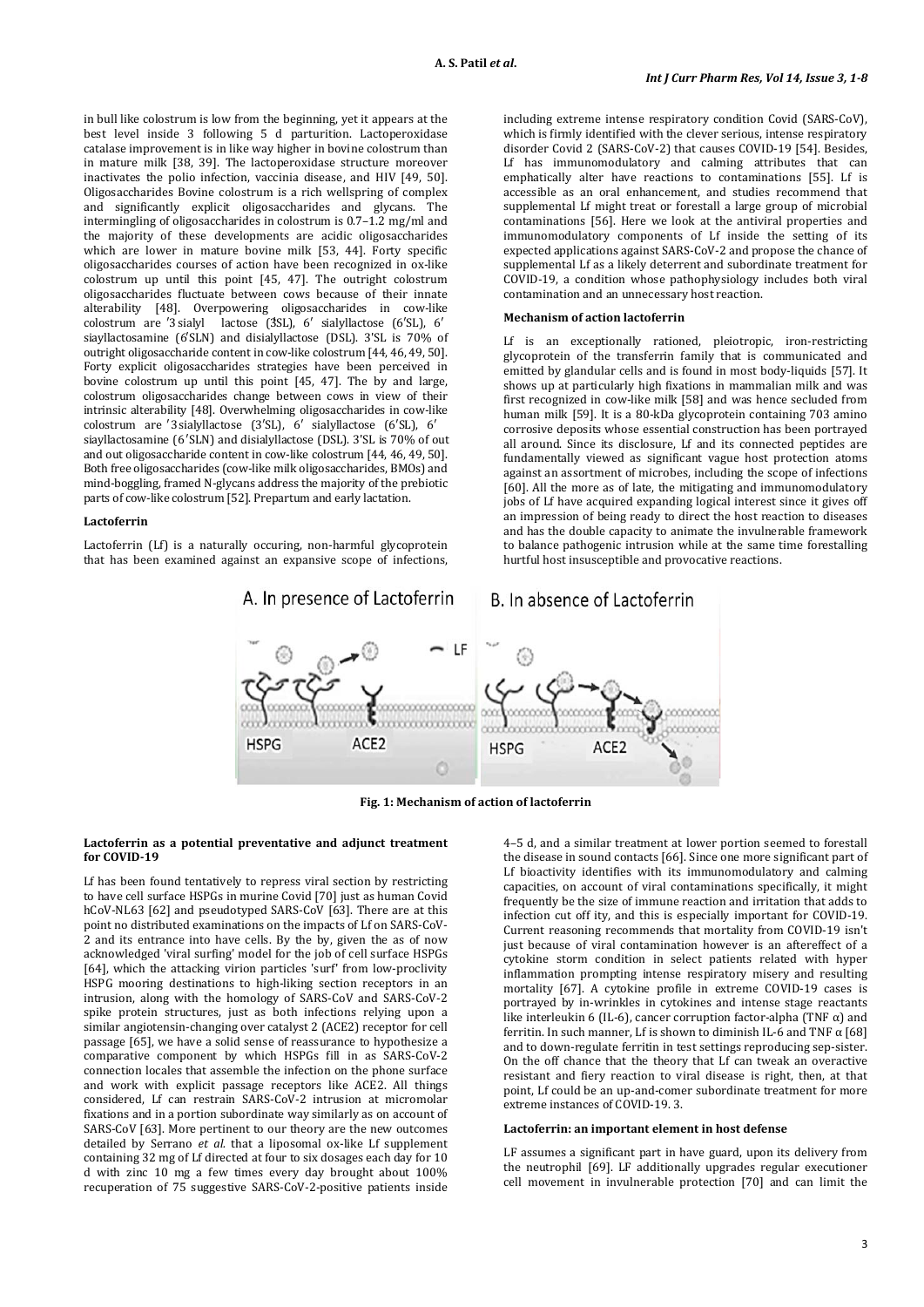passage of the infection into have cells during contamination. As a component of the host's fiery reaction, leucocytes, including neutrophils, discharge LF from their granules, where it is typically put away. Actuated neutrophils additionally discharge chromatin filaments, known as neutrophil extracellular snares (NETs), which trap and dispense with, among others, microbes [71, 72]. These NETs similarly tweak both intense and constant aggravation [73, 74]. NETs are likewise found in different immune system conditions like rheumatoid joint inflammation, and fundamental lupus erythematosus [75, 76]. Strangely, 106 human neutrophils can deliver 15 μg of LF [78]. Notwithstanding DNA and histones, NET strands contain extranuclear proteins and proteins like elastase, myeloperoxidase (MPO), and LF [77]. LF may likewise fill in as a natural inhibitor of NETs discharge into the flow, and may thusly be focal in controlling NETs discharge sBacterial restricting to different receptors, e. g., Toll-like receptors 2 and 4 (TLR2 and 4), just as supplement receptors, prompts protein arginine deiminase 4 (PAD4) initiation, trailed by chromatin decondensation, hypercitrullination of histones 3 and 4 in the core, and atomic layer interruption. Granules likewise discharge lactoferrin. Neutrophil Extracellular Traps (NETs) and their protein constituents (counting lactoferrin) are let out of the neutrophil. Adjusted from Jorch and Kubes [78] and Law and Gray [79]. Microorganisms are removed and caught in the NETs.

#### **Bacteria and lactoferrin**

One of the most notable attributes of LF is that it is antibacterial [84], antiviral [85], antifungal [87–89], calming, and against cancer-causing [90]. Its capacity as far as possible iron accessibility to microorganisms is one of its essential amicrobial properties. Microbes have, nonetheless, created different ways of sequestering iron [91]. These siderophore-iron buildings are then perceived by receptors on the bacterium [92]. Have natural resistant capacities are upheld by the flowing protein, siderocalin, otherwise called Neutrophil gelatinaserelated lipocalin (NGAL), lipocalin2 or Lcn2 as it restrains siderophore-interceded iron procurement and delivery [92].

#### **Viruses and lactoferrin**

LF has solid antiviral movement against an expansive range of both exposed and wrapped DNA and RNA infections [85]. LF restrains the section of viral particles into have cells, either by direct connection to the viral particles or by hindering their phone receptors (talked about in past passages) [85]. A portion of the infections that LF keeps from entering host cells e. g., Herpes simplex infection [93], human papillomavirus [94], human immunodeficiency infection (HIV) [95], and rotavirus [95]. These infections regularly use normal atoms on the cell layer to work with their attack into cells, including HSPGs. HSPGs give the first mooring destinations on the host cell surface and help the infection connect with these phones [93].

#### **COVID-19 and lactoferrin**

Coronavirus is caused by extreme intense respiratory condition Covid 2 (SARS-CoV-2). Numerous COVID-19 patients develop acute respiratory problems (ARDS), which prompts pneumonic edema and lung disappointment, and have liver, heart, and kidney harms. These side effects are related with a cytokine storm [97, 98] showing raised serum levels of interleukin (IL) IL-1β, IL-2, IL-7, IL-8, IL-9, IL-10, IL-17, granulocyte province invigorating element (G-CSF), Granulocyte-Macrophage Colony Stimulating Factor (GM-CSF), interferon (IFN)γ, cancer rot factor (TNF)α, Interferon gammaprompted protein 10 (IP10), Monocyte Chemoattractant Protein-1 (MCP1), macrophage fiery protein 1(MIP1)A and MIP1B [99]. IL-22, as a team with IL-17 and TNFα, prompts antimicrobial peptides in the mucosal organs. IL-22 additionally upregulates mucins, fibrinogen, hostile to apoptotic proteins, serum amyloid A, and LPS restricting protein [100]; consequently, IL-22 might add to the development of hazardous oedema with mucins and fibrin [101], found in SARS-CoV-22 and SARS-CoV patients [99].

The 2003 SARS-CoV strain, which additionally causes extreme intense respiratory disorder, joins to have cells through have receptor ACE2 [102]. This sort I fundamental layer protein receptor is a notable receptor for respiratory infections and is bounteously

communicated in tissues covering the respiratory plot [98]. During COVID-19 disease, SARS-CoV-2 additionally enters have cells by means of the ACE2 receptor [103]. ACE2 is exceptionally communicated on human lung alveolar epithelial cells, enterocytes of the small digestive tract, and the brush line of the proximal rounded cells of the kidney [111]. HSPGs are likewise one of the fundamental docking locales on the host cell surface and assume a significant part during the time spent SARS-CoV cell passage [111]. There is no current affirmed data that SARS-CoV-2 ties to HSPGs, in any case, LF obstructs the contamination of SARS-CoV by restricting to HSPGs [111]. It isn't by and by known whether LF ties to ACE2, yet it ties to HSPGs [111]. Regardless of whether SARS-CoV-2 additionally enters have cells by means of HPSGs similarly, as does (2003) SARS-CoV obviously warrants further examination. Specifically compelling, and with regards to this paper, is the arrangement of collaborations between SARS-CoV-2 and host platelets. This is of significance, as COVID-19 contamination can make hyperinflammation due a cytokine storm [110]. Microbes like the flu infection and Francisella tularensis do trigger perilous cytokine storms [104]. Such a cytokine tempest will essentially influence platelets, as platelets have numerous receptors where these provocative atoms might tie [104] (fig. 3). Flowing cytokines and inflammations will hyperactivate platelets, causing low platelet count (thrombocytonenia) and a huge nossibility of  $(thrombocytopenia)$ , and a huge possibility of hypercoagulation. Thrombocytopenia is related with the expanded danger of serious sickness and mortality in patients with COVID-19, and subsequently fills in as a clinical mark of deteriorating disease during hospitalization [105, 106]. Patients with type 2 diabetes are additionally especially inclined to expanded degrees of circling provocative cytokines and hypercoagulation [112]. Coronavirus patients without other comorbidities yet with diabetes are at higher danger of serious pneumonia, extreme uncontrolled fiery reactions and a hypercoagulable state [107]. Guo and associates in 2020 likewise observed that serum levels of IL-6, C-receptive protein, serum ferritin, and D-dimer were altogether higher in diabetic patients contrasted and those without, proposing that patients with diabetes are more defenseless to a fiery tempest, at last, prompting quick weakening of the patient with COVID-19. Intense aspiratory embolism has likewise been accounted for in COVID-19 disease [108]. Central collection of initiated platelets inside the oedematous region ex vivo related well with the size of the aspiratory embolism [109]. Strangely, anticoagulant treatment, for the most part with (intravenous) heparin (and primarily with low sub-atomic weight heparin, LMWH), has all the earmarks of being related with better anticipation in serious COVID-19 patients [110].

#### **Lactoferrin as a nutraceutical**

There is little uncertainty that oral LF can be of medical advantage to the host, and keeping in mind that it isn't viewed as totally essential for mammalian life (so it's anything but a nutrient), it is sensible to class it as a nutraceutical alongside an assortment of different atoms like those referenced in different papers [113, 114]. As a nutraceutical, the bioavailability of LF would obviously be a significant thought in its utilization for the anticipation or treatment of COVID-19. Intestinal covering of LF containers has been proposed as an action to boost the take-up of LF by the receptors situated in the brush-line of the small digestive tract [115]. Intestinal covering permits LF discharge some separation from LF-corrupting pepsin exercises in the stomach, permitting it to stay unblemished in the structure equipped for restricting little digestive LF receptors for take-up and inevitable exchange into the foundational dissemination [115]. In a rat study, the "ingestion" of intestinal defined LF was around 10-crease higher than that of customary LF brought into the stomach of exploratory creatures [116]. Considering these examinations, the creators of this paper view intestinal-covered LF as better than customary LF supplements regarding bioavailability and likely application for the avoidance or treatment for Corvids, for example, the SARS-Cov-2 engaged with COVID-19.

#### **DISCUSSION**

Lf can be recombinant or gotten normally from bovine colostum and mammalian sources and is considered by the US Food and Drug Administration (FDA) as 'by and large perceived as protected'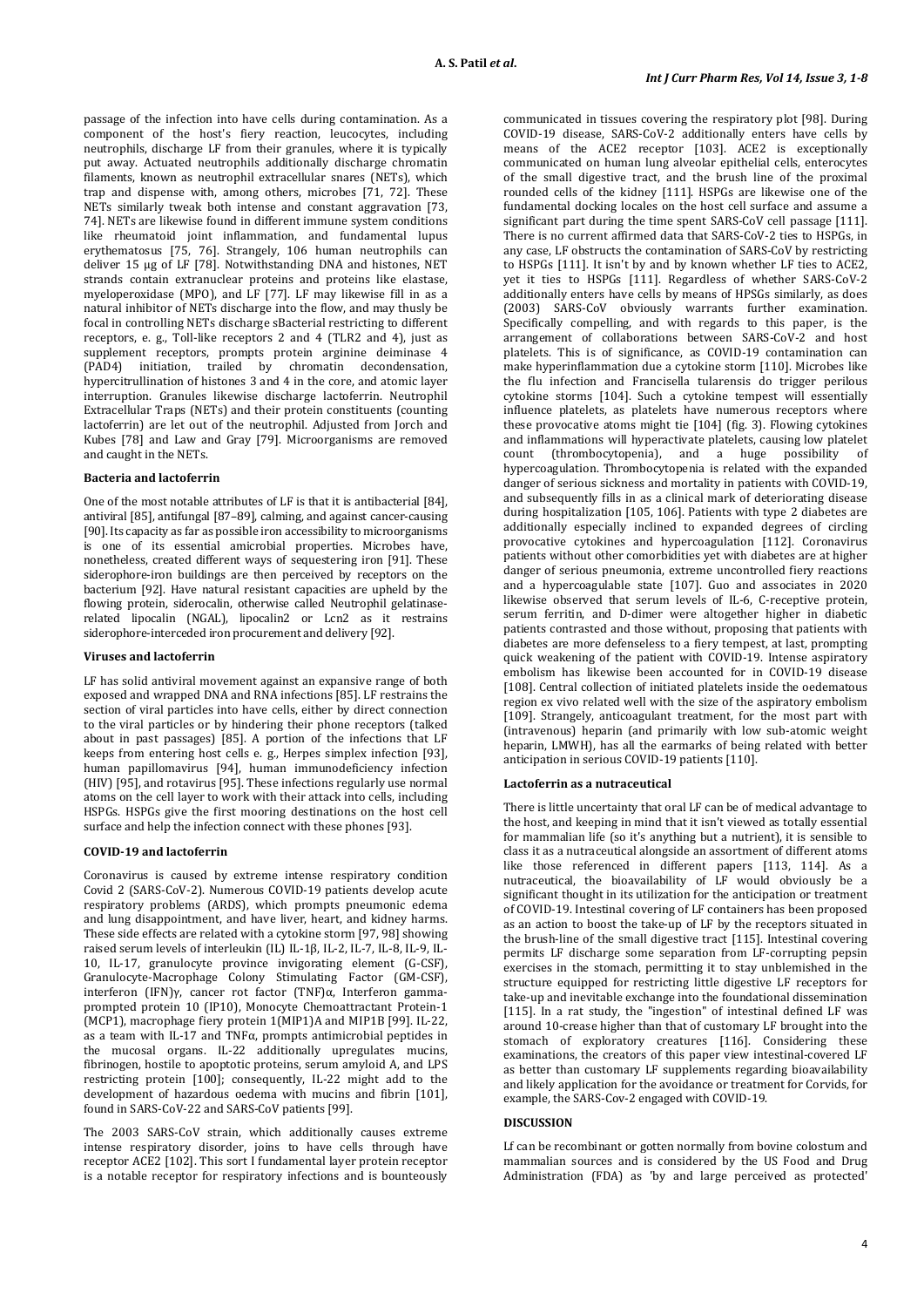(GRAS) without any contraindications. It is generally utilized as a healthful added substance in baby equation, and clinical examinations utilized Lf portions going from 100 mg to 4.5 g daily for different signs without evident poison levels. More up-to-date plans of Lf, including embodiment and li-posomalisation have been investigated, and Lf subsidiaries and related peptides, for example, lactoferricin and lactoferrampin, with more intense antiviral properties are being investigated and created. One perception with respect to the clinical study of disease transmission of the mongrel lease COVID-19 pandemic that might be applicable to Lf is the somewhat low frequency of contamination in youngsters. For sure, it has been accounted for that the frequency of COVID-19 in youngsters matured 0–10 y was just 0.9% in the Chinese cases detailed. Coronavirus cases were more uncommon still in youngsters and babies, with a sum of just nine tainted and hospitalized cases in China between 8 December 2019 and 6 February 2020 out of an all-out 31 211 announced cases across the country.

### **CONCLUSION**

Much advancement has been accomplished to clarify the diverse capacity of Lf in the beyond  $30\,$  y as an antiviral just as an extraordinary calming and immunomodulatory atom. We have introduced the exploratory just as clinical reasoning for its utilization in COVID-19; however, further tests to check its hindrance of SARS-CoV-2 just as clinical preliminaries to explain measurement and viability are important to affirm the capability of Lf for SAR-CoV-2 anticipation and COVID-19 treatment. Moreover, it is known to assume a part in iron take-up in the digestive tract and initiation of phagocytes and insusceptible reactions. Receptors for lactoferrin are communicated on digestive tissue, monocytes, macrophages, neutrophils, lymphocytes, platelets, and on certain microbes. bovine lactoferrin supplements are thought to help the invulnerable framework and impact insusceptible cell action, possibly by means of antibacterial and antiviral properties. The best convergence of this protein is found in colostrum, which not really settled to be multiple times more noteworthy than mature milk.

### **FUNDING**

Nil

### **AUTHORS CONTRIBUTIONS**

All the authors have contributed equally.

## **CONFLICT OF INTERESTS**

Declared none

### **REFERENCES**

- 1. Wang MW, Zhou MY, Ji GH, Ye L, Cheng YR, Feng ZH, Chen J. Mask crisis during the COVID-19 outbreak. Eur Rev Med Pharmacol Sci. 2020 Mar 1;24(6):3397-9. doi: [10.26355/eurrev\\_202003\\_20707,](https://doi.org/10.26355/eurrev_202003_20707) PMI[D 32271457.](https://www.ncbi.nlm.nih.gov/pubmed/32271457)
- 2. Saigal S, Gupta S, Sudhindran S, Goyal N, Rastogi A, Jacob M, Raja K, Ramamurthy A, Asthana S, Dhiman RK, Singh B, Perumalla R, Malik A, Shanmugham N, Soin AS. Liver transplantation and COVID-19 (coronavirus) infection: guidelines of the liver transplant Society of India (LTSI). Hepatol Int. 2020 Apr 8;14(4):429-31. doi: [10.1007/s12072-020-10041-1,](https://doi.org/10.1007/s12072-020-10041-1) PMI[D 32270388.](https://www.ncbi.nlm.nih.gov/pubmed/32270388)
- 3. Rasmussen SA, Smulian JC, Lednicky JA, Wen TS, Jamieson DJ. Coronavirus Disease 2019 (COVID-19) and pregnancy: what obstetricians need to know. Am J Obstet Gynecol. 2020 Feb 24;222(5):415-26. doi: [10.1016/j.ajog.2020.02.017,](https://doi.org/10.1016/j.ajog.2020.02.017) PMID [32105680.](https://www.ncbi.nlm.nih.gov/pubmed/32105680)
- 4. Godhia ML, Patel N. Colostrum-its composition, benefits as a nutraceutical: a review. Curr Res Nutr Food Sci. 2013;1(1):37- 47. doi[: 10.12944/CRNFSJ.1.1.04.](https://doi.org/10.12944/CRNFSJ.1.1.04)
- 5. Marnila P, Korhonen H. Milk: colostrum. Encyclopedia of Dairy Sciences. 2011;2:591-7.
- 6. Abd El-Fattah AM, Abd Rabo FHR, EL-Dieb SM, El-Kashef HAS. Changes in the composition of colostrum of Egyptian buffaloes<br>and Holstein cows. BMC Vet Res. 2012:8:19. doi: and Holstein cows. BMC Vet Res. [10.1186/1746-6148-8-19,](https://doi.org/10.1186/1746-6148-8-19) PMI[D 22390895.](https://www.ncbi.nlm.nih.gov/pubmed/22390895)
- 7. Bagwe S, Tharappel LJP, Kaur G, Buttar HS. Bovine colostrum: an emerging nutraceutical. J Complement Integr Med.

2015;12(3):175-85. doi: [10.1515/jcim-2014-0039,](https://doi.org/10.1515/jcim-2014-0039) PMID [25781716.](https://www.ncbi.nlm.nih.gov/pubmed/25781716)

- 8. Buttar HS, Bagwe SM, Bhullar SK, Kaur G. Health benefits of bovine colostrum in children and adults. Res Rev, (Watson), Dairy in Human Health and Disease Across the Lifespan. 2017. p. 3–20.
- 9. Ramesh Menon P, Lodha R, Kabra SK. Bovine colostrum in pediatric respiratory diseases: A systematic review. Indian J Pediatr. 2010;77(1):108-9. doi: [10.1007/s12098-009-0257-0,](https://doi.org/10.1007/s12098-009-0257-0)  PMI[D 19936658.](https://www.ncbi.nlm.nih.gov/pubmed/19936658)
- 10. Ramezanalizadeh F, Aliasghari A, Khorasgani MR, Khoroushi M, Tahmourethpour A, Jabbari AR. Evaluation of hyperimmune colostrum production in bovine against cariogenic streptococci and its impact on growth and bacterial biofilm formation. J Dent Med. 2017 Mar 1;29(4):237-46.
- 11. Legrand D, Mazurier J. A critical review of the roles of host lactoferrin in immunity. Biometals. 2010 Jun 1:23(3):365-76. doi[: 10.1007/s10534-010-9297-1,](https://doi.org/10.1007/s10534-010-9297-1) PMI[D 20143251.](https://www.ncbi.nlm.nih.gov/pubmed/20143251)
- 12. Gifford JL, Hunter HN, Vogel HJ. Lactoferricin: a lactoferrinderived peptide with antimicrobial, antiviral, antitumor and immunological properties. Cell Mol Life Sci. 2005 Nov 1;62(22):2588-98. doi: [10.1007/s00018-005-5373-z,](https://doi.org/10.1007/s00018-005-5373-z) PMID [16261252.](https://www.ncbi.nlm.nih.gov/pubmed/16261252)
- 13. Tay MZ, Poh CM, Renia L, MacAry PA, Ng LFP. The trinity of COVID-19: immunity, inflammation and intervention. Nat Rev Immunol. 2020;20(6):363-74. doi[: 10.1038/s41577-020-0311-](https://doi.org/10.1038/s41577-020-0311-8) [8,](https://doi.org/10.1038/s41577-020-0311-8) PMI[D 32346093.](https://www.ncbi.nlm.nih.gov/pubmed/32346093)
- 14. Ge H, Wang X, Yuan X, Xiao G, Wang C, Deng T, Yuan Q, Xiao X. The epidemiology and clinical information about COVID-19. Eur J Clin Microbiol Infect Dis. 2020;39(6):1011-9. doi: [10.1007/s10096-020-03874-z,](https://doi.org/10.1007/s10096-020-03874-z) PMI[D 32291542.](https://www.ncbi.nlm.nih.gov/pubmed/32291542)
- 15. Carvalho CAM, Casseb SMM, Gonçalves RB, Silva EVP, Gomes AMO, Vasconcelos PFC. Bovine lactoferrin activity against chikungunya and zika viruses. J Gen Virol. 2017;98(7):1749-54. doi[: 10.1099/jgv.0.000849,](https://doi.org/10.1099/jgv.0.000849) PMI[D 28699858.](https://www.ncbi.nlm.nih.gov/pubmed/28699858)
- 16. Yadav R, Angolkar T, Kaur G, Buttar HS. Antibacterial and antiinflammatory properties of bovine colostrum. Recent Pat Inflamm Allergy Drug Discov. 2016;10(1):49-53. doi: [10.2174/1872214810666160219163118,](https://doi.org/10.2174/1872214810666160219163118) PMI[D 26899853.](https://www.ncbi.nlm.nih.gov/pubmed/26899853)
- 17. Grief SN. Upper respiratory infections. Prim Care. 2013;40(3):757- 70. doi[: 10.1016/j.pop.2013.06.004,](https://doi.org/10.1016/j.pop.2013.06.004) PMI[D 23958368.](https://www.ncbi.nlm.nih.gov/pubmed/23958368)
- 18. Xu ML, Kim HJ, Wi GR, Kim HJ. The effect of dietary bovine colostrum on respiratory syncytial virus infection and immune responses following the infection in the mouse. J Microbiol. 2015;53(9):661-6. doi: [10.1007/s12275-015-5353-4,](https://doi.org/10.1007/s12275-015-5353-4) PMID [26310306.](https://www.ncbi.nlm.nih.gov/pubmed/26310306)
- 19. Rossey I, Sedeyn K, De Baets S, Schepens B, Saelens X. CD8+T cell immunity against human respiratory syncytial virus. Vaccine. 2014;32(46):6130-7. doi: [10.1016/j.vaccine.2014.08.063,](https://doi.org/10.1016/j.vaccine.2014.08.063) PMID [25223272.](https://www.ncbi.nlm.nih.gov/pubmed/25223272)
- 20. Saad K, Abo-Elela MGM, El-Baseer KAA, Ahmed AE, Ahmad FA, Tawfeek MSK, El-Houfey A, About Khair MD, Abdel-Salam AM, Abo-elgheit A, Qubaisy H, Ali A M, Abdel-Mawgoud E. Effects of bovine colostrum on recurrent respiratory tract infections and diarrhea in children. Medicine. 2016;95:1-5.
- 21. Nigro A, Nicastro A, Trodella R. Retrospective observational study to investigate sinerga, a multifactorial nutritional product, and bacterial extracts in the prevention of recurrent respiratory infections in children. Int J Immunopathol 2014;27(3):455-60. [10.1177/039463201402700318,](https://doi.org/10.1177/039463201402700318) PMI[D 25280039.](https://www.ncbi.nlm.nih.gov/pubmed/25280039)
- 22. Patel K, Rana R. Pedimune in recurrent respiratory infection and diarrhea-the Indian experience-the pride study. Indian J Pediatr. 2006;73(7):585-91. doi[: 10.1007/BF02759923,](https://doi.org/10.1007/BF02759923) PMI[D 16877852.](https://www.ncbi.nlm.nih.gov/pubmed/16877852)
- 23. Fung SY, Yuen KS, Ye ZW, Chan CP, Jin DY. A tug-of-war between severe acute respiratory syndrome coronavirus 2 and host antiviral defense: lessons from other pathogenic viruses.<br>Emerg Microbes Infect. 2020:9(1):558-70. doi: Emerg Microbes Infect. 2020;9(1):558-70. doi: [10.1080/22221751.2020.1736644,](https://doi.org/10.1080/22221751.2020.1736644) PMI[D 32172672.](https://www.ncbi.nlm.nih.gov/pubmed/32172672)
- 24. Brinkworth GD, Buckley JD. Concentrated bovine colostrum protein supplementation reduces the incidence of self-reported symptoms of upper respiratory tract infection in adult males. Eur J Nutr. 2003;42(4):228-32. doi: [10.1007/s00394-003-](https://doi.org/10.1007/s00394-003-0410-x) [0410-x,](https://doi.org/10.1007/s00394-003-0410-x) PMI[D 12923655.](https://www.ncbi.nlm.nih.gov/pubmed/12923655)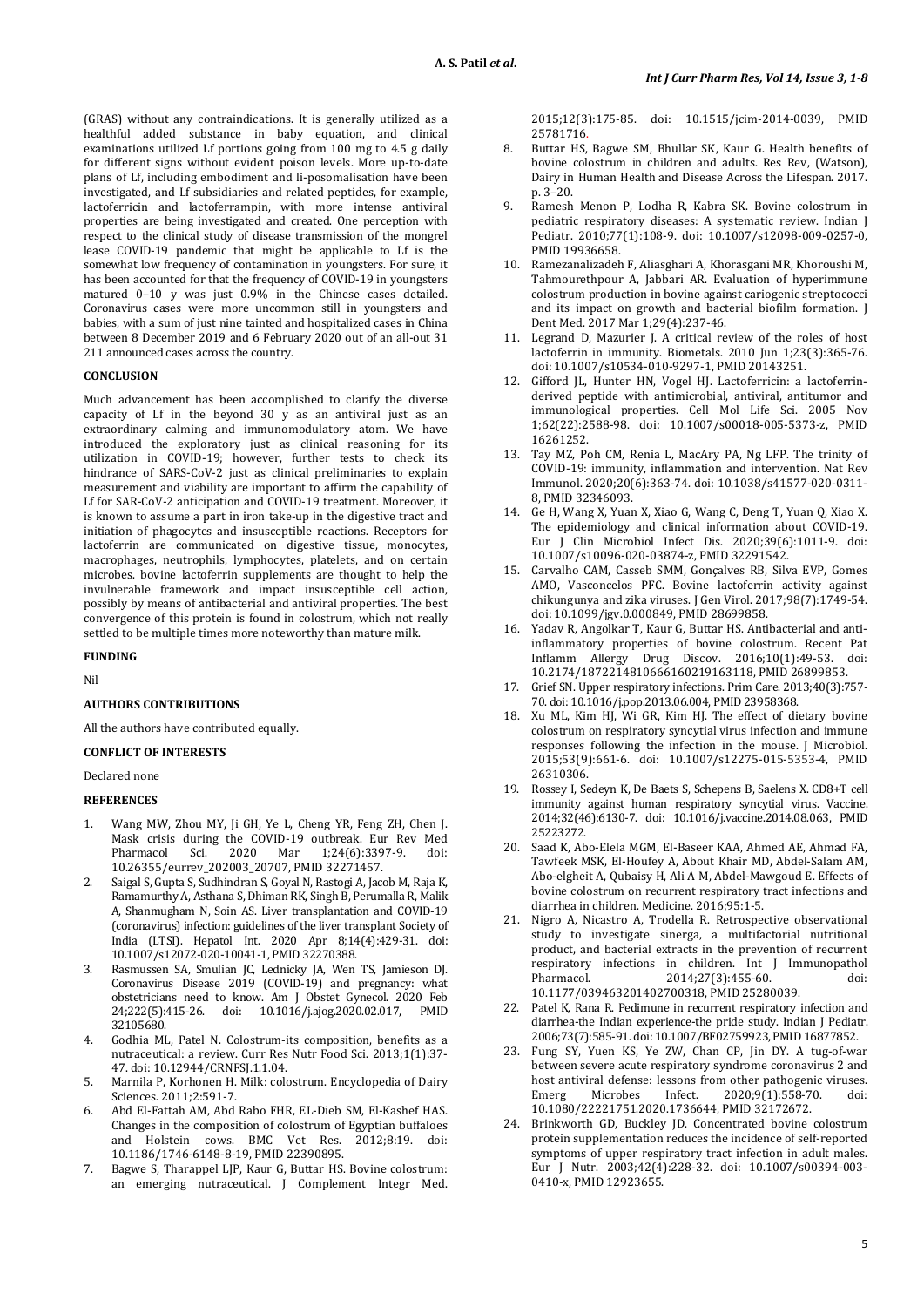- 25. Jones AW, Thatcher R, Mur LAJ, Cameron SJS, Beecroft M, Davison G. Exploring the mechanisms behind the effects of chronic bovine colostrum supplementation on risk of upper respiratory tract infection. Int J Exer Sci. 2013;10(1), ISSN 1939-795X.
- 26. Ahmad S, Anjum FM, Huma N, Sameen A, Zahoor T. Composition and Physico-chemical characteristics of buffalo milk with particular emphasis on lipids, proteins, minerals, enzymes and vitamins. J Anim Plant Sci. 2013;23:62-74.
- 27. Barrington GM, Besser TE, Davis WC, Gay CC, Reeves JJ, McFadden TB. Expression of immunoglobulin G1 receptors by bovine mammary epithelial cells and mammary leukocytes. J Dairy Sci. 1997;80(1):86-93. doi: [10.3168/jds.S0022-](https://doi.org/10.3168/jds.S0022-0302(97)75915-0) [0302\(97\)75915-0.](https://doi.org/10.3168/jds.S0022-0302(97)75915-0) PMI[D 9120099.](https://www.ncbi.nlm.nih.gov/pubmed/9120099)
- 28. Korhonen H, Pihlanto A. Technological options for the production of health-promoting proteins and peptides derived from milk and colostrum. Curr Pharm Des. 2007;13(8):829-43. doi[: 10.2174/138161207780363112,](https://doi.org/10.2174/138161207780363112) PMID [17430184.](https://www.ncbi.nlm.nih.gov/pubmed/17430184)
- 29. Kramski M, Lichtfuss GF, Navis M, Isitman G, Wren L, Rawlin G, Center RJ, Jaworowski A, Kent SJ, Purcell DF. Anti-HIV-1 antibody-dependent cellular cytotoxicity mediated by hyperimmune bovine colostrum IgG. Eur J Immunol. 2012;42(10):2771-81. doi: [10.1002/eji.201242469,](https://doi.org/10.1002/eji.201242469) PMID [22730083.](https://www.ncbi.nlm.nih.gov/pubmed/22730083)
- 30. Korhonen H, Marnila P, Gill HS. Milk immunoglobulins and complement factors. Br J Nutr. 2000;84Suppl 1:S75-80. doi: [10.1017/S0007114500002282,](https://doi.org/10.1017/s0007114500002282) PMI[D 11242450.](https://www.ncbi.nlm.nih.gov/pubmed/11242450)
- 31. Baumrucker CR, Bruckmaier RM. Colostrogenesis: IgG1 transcytosis mechanisms. J Mammary Gland Biol Neoplasia. 2014;19(1):103-17. doi: [10.1007/s10911-013-9313-5,](https://doi.org/10.1007/s10911-013-9313-5) PMID [24474529.](https://www.ncbi.nlm.nih.gov/pubmed/24474529)
- 32. Sasaki M, Davis CL, Larson BL. Production and turnover of IgG1 and IgG2 immunoglobulins in the bovine around parturition. J Dairy Sci. 1976;59(12):2046-55. doi: [10.3168/jds.S0022-](https://doi.org/10.3168/jds.S0022-0302(76)84486-4) [0302\(76\)84486-4.](https://doi.org/10.3168/jds.S0022-0302(76)84486-4) PMI[D 1010882.](https://www.ncbi.nlm.nih.gov/pubmed/1010882)
- 33. Virtala A-MK, Grohn YT, Mechor GD, Erb HN. The effect of maternally derived immunoglobulin G on the risk of respiratory disease in heifers during the first 3 months of life. Prev Vet Med. 1999;39(1):25-37. doi: [10.1016/S0167-](https://doi.org/10.1016/s0167-5877(98)00140-8) [5877\(98\)00140-8.](https://doi.org/10.1016/s0167-5877(98)00140-8)
- 34. Beam AL, Lombard JE, Kopral CA, Garber LP, Winter AL, Hicks JA, Schlater JL. Prevalence of failure of passive transfer of immunity in newborn heifer calves and associated management practices on US dairy operations. J Dairy Sci. 2009;92(8):3973-80. doi: [10.3168/jds.2009-2225,](https://doi.org/10.3168/jds.2009-2225) PMID [19620681.](https://www.ncbi.nlm.nih.gov/pubmed/19620681)
- 35. McGuirk SM, Collins M. Managing the production, storage, and delivery of colostrum. Vet Clin North Am Food Anim Pract. 2004;20(3):593-603. doi: [10.1016/j.cvfa.2004.06.005.](https://doi.org/10.1016/j.cvfa.2004.06.005) PMID [15471626.](https://www.ncbi.nlm.nih.gov/pubmed/15471626)
- 36. Fox PF, Kelly AL. Indigenous enzymes in milk: overview and historical aspects-Part 1. Int Dairy J. 2006;16(6):500-16. doi: [10.1016/j.idairyj.2005.09.013.](https://doi.org/10.1016/j.idairyj.2005.09.013) idairyj.2005.09.013.
- 37. Hahn R, Schulz PM, Schaupp C, Jungbauer A. Bovine whey fractionation based on cation-exchange chromatography. J Chromatogr A. 1998;795(2):277-87. doi: [10.1016/S0021-](https://doi.org/10.1016/s0021-9673(97)01030-3) [9673\(97\)01030-3,](https://doi.org/10.1016/s0021-9673(97)01030-3) PMI[D 9528103.](https://www.ncbi.nlm.nih.gov/pubmed/9528103)
- 38. Farkye NY, Bansal N. Enzymes indigenous to milk other enzymes. In: Fuquay JW, Fox PJ, McSweeney PLH. editors. Encyclopedia of dairy sciences. Amsterdam: Elsevier; 2011. p. 327-34.
- 39. Shakeel-ur-Rehman, Farkye FNY. Enzy-mes indigenous to milk lactoperoxidase. In: Roginski H. editor. Encyclopedia of dairy Scien. Elsevier; 2002. p. 938-41.
- 40. Wolfson LM, Sumner SS. Antibacterial activity of the lactoperoxidase system: a review. J Food Prot. 1993;56(10):887-92. doi: [10.4315/0362-028X-56.10.887,](https://doi.org/10.4315/0362-028x-56.10.887)  PMI[D 31113161.](https://www.ncbi.nlm.nih.gov/pubmed/31113161)
- 41. Belding ME, Klebanoff SJ, Ray CG. Peroxidase-mediated virucidal systems. Science. 1970;167(3915):195-6. doi: [10.1126/science.167.3915.195,](https://doi.org/10.1126/science.167.3915.195) PMI[D 4311694.](https://www.ncbi.nlm.nih.gov/pubmed/4311694)
- 42. Tanaka T, Xuan X, Fujisaki K, Shimazaki K. Expression and characterization of bovine milk antimicrobial proteins lactoperoxidase and lactoferrin by vaccinia virus. In: Roy PK.

editors. Insight and control of infectious disease in global scenario. IntechOpen; 2012. p. 127-33.

- Yamauchi K, Tomita M, Giehl TJ, Ellison RT. Antibacterial activity of lactoferrin and a pepsin-derived lactoferrin peptide<br>fragment. Infect Immun. 1993;61(2):719-28. doi: 1993;61(2):719-28. [10.1128/IAI.61.2.719-728.1993,](https://doi.org/10.1128/iai.61.2.719-728.1993) PMI[D 8423097.](https://www.ncbi.nlm.nih.gov/pubmed/8423097)
- 44. Nakamura T, Kawase H, Kimura K, Watanabe Y, Ohtani M, Arai I, Urashima T. Concentrations of sialyloligosaccharides in bovine colostrum and milk during the prepartum and early<br>lactation. J Dairy Sci. 2003;86(4):1315-20. doi: Sci. 2003;86(4):1315-20. [10.3168/jds.S0022-0302\(03\)73715-1.](https://doi.org/10.3168/jds.S0022-0302(03)73715-1) PMI[D 12741556.](https://www.ncbi.nlm.nih.gov/pubmed/12741556)
- 45. Tao N, DePeters EJ, Freeman S, German JB, Grimm R, Lebrilla CB. Bovine milk glycome. J Dairy Sci. 2008;91(10):3768-78. doi: [10.3168/jds.2008-1305,](https://doi.org/10.3168/jds.2008-1305) PMI[D 18832198.](https://www.ncbi.nlm.nih.gov/pubmed/18832198)
- 46. Tao N, DePeters EJ, German JB, Grimm R, Lebrilla CB. Variations in bovine milk oligosaccharides during early and middle lactation stages analyzed by high-performance liquid chromatography-chip/mass spectrometry. J Dairy Sci. 2009;92(7):2991-3001. doi: [10.3168/jds.2008-1642,](https://doi.org/10.3168/jds.2008-1642) PMID [19528576.](https://www.ncbi.nlm.nih.gov/pubmed/19528576)
- 47. Barile D, Marotta M, Chu C, Mehra R, Grimm R, Lebrilla CB, German JB. Neutral and acidic oligosaccharides in Holstein-Friesian colostrum during the first 3 days of lactation measured by high-performance liquid chromatography on a microfluidic chip and time-of-flight mass spectrometry. J Dairy Sci. 2010;93(9):3940-9. doi: [10.3168/jds.2010-3156,](https://doi.org/10.3168/jds.2010-3156) PMID [20723667.](https://www.ncbi.nlm.nih.gov/pubmed/20723667)
- 48. Ninonuevo MR, Park Y, Yin H, Zhang J, Ward RE, Clowers BH, German JB, Freeman SL, Killeen K, Grimm R, Lebrilla CB. A strategy for annotating the human milk glycome. J Agric Food Chem. 2006;54(20):7471-80. doi: [10.1021/jf0615810,](https://doi.org/10.1021/jf0615810) PMID [17002410.](https://www.ncbi.nlm.nih.gov/pubmed/17002410)
- 49. Martin-Sosa S, Martin MJ, Garcia Pardo LA, Hueso P. Sialyloligosaccharides in human and bovine milk and in infant formulas: variations with the progression of lactation. J Dairy Sci. 2003;86(1):52-9. doi[: 10.3168/jds.S0022-0302\(03\)73583-](https://doi.org/10.3168/jds.S0022-0302(03)73583-8) [8.](https://doi.org/10.3168/jds.S0022-0302(03)73583-8) S0022-0302(03)73583-8. PMI[D 12613848.](https://www.ncbi.nlm.nih.gov/pubmed/12613848)
- 50. Urashima T, Kitaoka M, Asakuma S, Messer M. Milk oligosaccharides. In: McSweeney P, Fox PF, Esitors. Advanced dairy chemistry. New York: Springer New York; 2009. p. 295- 349.
- 51. McJarrow P, van Amelsfort-Schoonbeek J. Bovine sialyl oligosaccharides: seasonal variations in their concentrations in milk, and a comparison of the colostrums of jersey and friesian<br>cows. Int Dairy J. 2004;14(7):571-9. doi: 2004;14(7):571-9. [10.1016/j.idairyj.2003.11.006.](https://doi.org/10.1016/j.idairyj.2003.11.006)
- 52. Karav S, Bell JM, Le Parc A Le, Liu Y, Mills DA, Block DE, Barile D. Characterizing the release of bioactive N-glycans from dairy products by a novel endo-β-N-acetylglucosaminidase. Biotechnol Prog. 2015;31(5):1331-9. doi: [10.1002/btpr.2135,](https://doi.org/10.1002/btpr.2135)  PMI[D 26097235.](https://www.ncbi.nlm.nih.gov/pubmed/26097235)
- 53. Ten Bruggencate SJ, Bovee Oudenhoven IM, Feitsma AL, van Hoffen E, Schoterman MH. Functional role and mechanisms of sialyl lactose and other sialylated milk oligosaccharides. Nutr Rev. 2014;72(6):377-89. doi: [10.1111/nure.12106,](https://doi.org/10.1111/nure.12106) PMID [24828428.](https://www.ncbi.nlm.nih.gov/pubmed/24828428)
- 54. Chen Y, Liu Q, Guo D. Emerging coronaviruses: genome structure, replication, and pathogenesis. J Med Virol. 2020;92(4):418-23. doi[: 10.1002/jmv.25681,](https://doi.org/10.1002/jmv.25681) PMI[D 31967327.](https://www.ncbi.nlm.nih.gov/pubmed/31967327)
- 55. Legrand D, Elass E, Carpentier M, Mazurier J. Interactions of lactoferrin with cells involved in immune function. Biochem Cell Biol. 2006;84(3):282-90. doi: 10. [1139/o06-045,](https://doi.org/10.1139/o06-045) PMID [16936798.](https://www.ncbi.nlm.nih.gov/pubmed/16936798)
- 56. Bruni N, Capucchio MT, Biasibetti E, Pessione E, Cirrincione S, Giraudo L, Corona A, Dosio F. Antimicrobial activity of lactoferrin-related peptides and applications in human and veterinary medicine. Molecules.  $2016;21(6):752$ . [10.3390/molecules21060752,](https://doi.org/10.3390/molecules21060752) PMI[D 27294909.](https://www.ncbi.nlm.nih.gov/pubmed/27294909)
- 57. Levay PF, Viljoen M. Lactoferrin: a general review. Haematologica. 1995;80(3):252-67. PMI[D 7672721.](https://www.ncbi.nlm.nih.gov/pubmed/7672721)
- 58. Sorensen M, Sorensen SPL. The proteins in whey. C R Trav Lab Carlsb Ser Chim. 1940;23:55-99.
- 59. Johanson B, Virtanen AI, Tweit RC, Dodson RM. Isolation of an iron-containing red protein from human milk. Acta Chem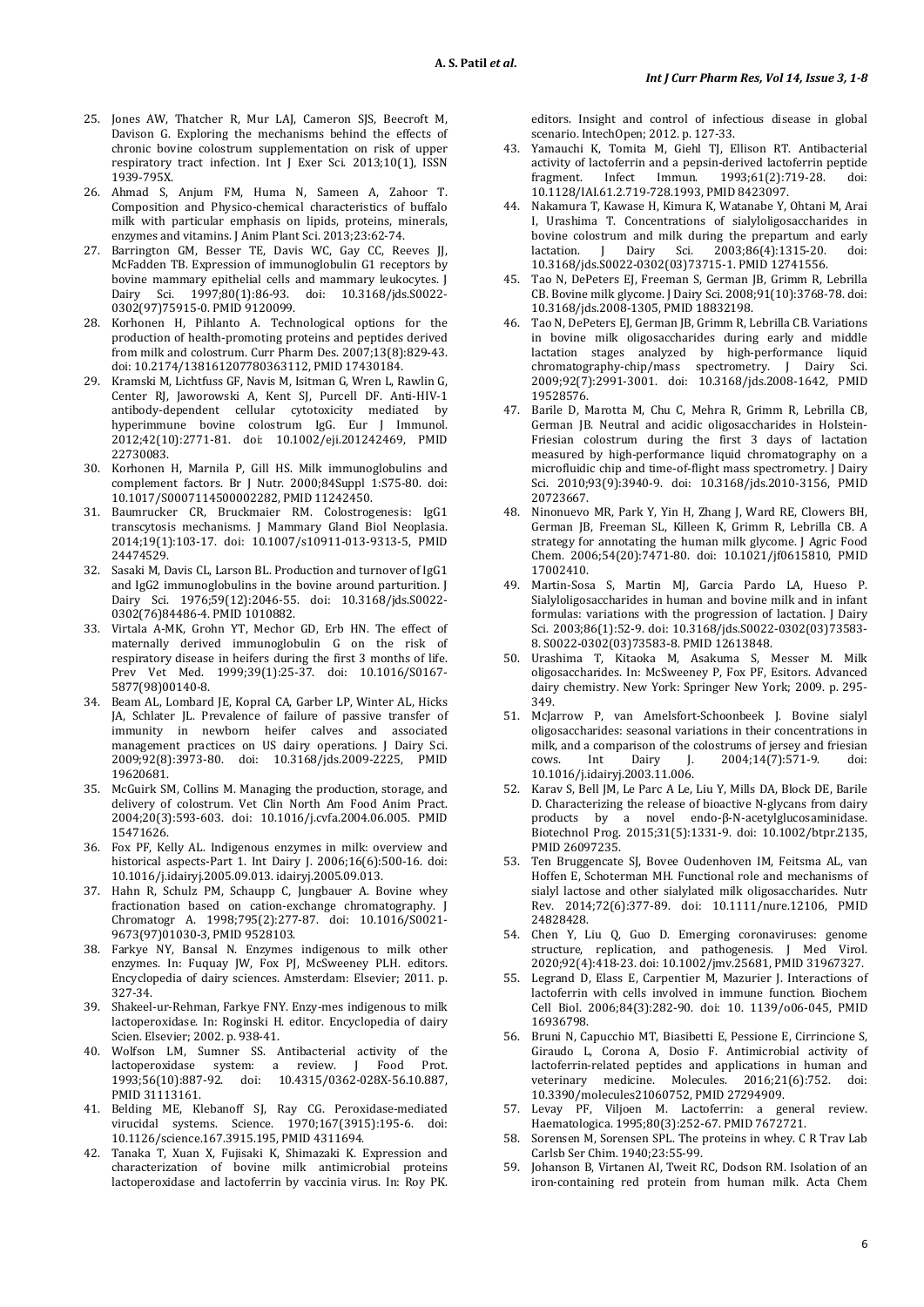Scand. 1960;14:510-2. doi: [10.3891/acta.chem.scand.14-](https://doi.org/10.3891/acta.chem.scand.14-0510) [0510.c](https://doi.org/10.3891/acta.chem.scand.14-0510)hem.scand.14-0510.

- 60. Velusamy SK, Poojary R, Ardeshna R, Alabdulmohsen W, Fine DH, Velliyagounder K. Protective effects of human lactoferrin during aggregatibacter actinomycetemcomitans-induced actinomycetemcomitans-induced bacteremia in lactoferrin-deficient mice. Antimicrobial Agents<br>and Chemotherany 2014 Ian 1:58(1):397-404 doi: and Chemotherapy.  $2014$  Jan  $1;58(1):397-404$ . [10.1128/AAC.00020-13,](https://doi.org/10.1128/AAC.00020-13) PMI[D 24189260.](https://www.ncbi.nlm.nih.gov/pubmed/24189260)
- 61. Vitetta L, Coulson S, Beck SL, Gramotnev H, Du S, Lewis S. The clinical efficacy of a bovine lactoferrin/whey protein Ig-rich fraction (Lf/IgF) for the common cold: a double-blind randomized study. Complement Ther Med. 2013;21(3):164-71. doi[: 10.1016/j.ctim.2012.12.006.](https://doi.org/10.1016/j.ctim.2012.12.006) PMI[D 23642947.](https://www.ncbi.nlm.nih.gov/pubmed/23642947)
- 62. Milewska A, Zarebski M, Nowak P, Stozek K, Potempa J, Pyrc K. Human coronavirus NL63 utilizes proteoglycans for attachment to target cells. J Virol [201488.](http://www.ncbi.nlm.nih.gov/pubmed/25187545)  2014;88(22):13221-30. doi: [10.1128/jviJVI.02078-14,](https://doi.org/10.1128/JVI.02078-14) PMID [25187545.](http://www.ncbi.nlm.nih.gov/pubmed/25187545)
- 63. Burckhardt CJ, Greber UF. Virus movements on the plasma membrane support infection and transmission between cells.<br>PLOS Pathog 2009:5:e1000621 doi: 2009:5:e1000621. [10.1371/journal.p](https://doi.org/10.1371/journal)pat.1000621.
- 64. Hoffmann M, Kleine Weber H, Schroeder S, Kruger N, Herrler T, Erichsen S, Schiergens TS, Herrler G, Wu NH, Nitsche A, Muller MA, Drosten C, Pohlmann S. SARS-CoV-2 cell entry depends on ACE2 and TMPRSS2 and is blocked by a clinically proven protease inhibitor. Cell. 2020;181(2):271–80271-280.e8. doi: [10.1016/j.cell.2020.02.052.c](https://doi.org/10.1016/j.cell.2020.02.052)ell.2020.02.052, PMI[D 32142651.](https://www.ncbi.nlm.nih.gov/pubmed/32142651)
- 65. Serrano G, Kochergina I, Albors A, Diaz E, Oroval M, Hueso G, Serrano JM. Liposomal lactoferrin as potential preventative and<br>cure for COVID-19. IIRHS. 2020:8(1):8-15. doi:  $2020:8(1):8-15.$ [10.5530/ijrhs.8.1.3.](https://doi.org/10.5530/ijrhs.8.1.3)
- 66. Mehta P, McAuley DF, Brown M, Sanchez E, Tattersall RS, Manson JJHLH. Across speciality collaboration. COVID-19: consider cytokine storm syndromes and immunosuppression. Lancet. 2020;395:1033–4:30628-0. doi: [10.1016/S0140-](https://doi.org/10.1016/s0140-6736(20)) [6736\(20\).](https://doi.org/10.1016/s0140-6736(20))
- 67. Zimecki M, Wlaszczyk A, Zagulski T, Kubler A. Lactoferrin lowers serum inter-leukin 6 and tumor necrosis factor alpha levels in mice subjected to surgery. Arch Immunol Ther Exp (Warsz). 1998;46(2):97-104. PMI[D 9613707.](https://www.ncbi.nlm.nih.gov/pubmed/9613707)
- 68. Rosa L, Cutone A, Lepanto MS, Paesano R, Valenti P, Lepanto MS, Paesano R, Valenti P. Lactoferrin: a natural glycoprotein involved in iron and inflammatory homeostasis. Int J Mol Sci.<br>2017:18(9):1985. doi: 10.3390/jims18091985. PMID 2017;18(9):1985. doi: 10.3390/ijms18091985, [28914813.](https://www.ncbi.nlm.nih.gov/pubmed/28914813)
- 69. Lepanto MS, Rosa L, Paesano R, Valenti P, Cutone ALepanto MS, Rosa L, Paesano R, Valenti P, Cutone A. Lactoferrin in aseptic and septic inflammation. Molecules. 2019;24(7):1323. doi: [10.3390/molecules24071323,](https://doi.org/10.3390/molecules24071323) PMI[D 30987256.](https://www.ncbi.nlm.nih.gov/pubmed/30987256)
- 70. Reghunathan R, Jayapal M, Hsu LY, Chng HH, Tai D, Leung BP, Melendez AJ. Expression profile of immune response genes in patients with severe acute respiratory syndrome. BMC Immunol. 2005;6:2. doi: [10.1186/1471-2172-6-2,](https://doi.org/10.1186/1471-2172-6-2) PMID [15655079.](https://www.ncbi.nlm.nih.gov/pubmed/15655079)
- 71. Okubo K, Kamiya M, Urano Y, Nishi H, Herter JM, Mayadas T, Hirohama D, Suzuki K, Kawakami H, Tanaka M, Kurosawa M, Kagaya S, Hishikawa K, Nangaku M, Fujita T, Hayashi M, Hirahashi J. Lactoferrin suppresses neutrophil extracellular traps release in inflammation. Biomedicine. 2016;10:204-15. doi[: 10.1016/j.ebiom.2016.07.012.](https://doi.org/10.1016/j.ebiom.2016.07.012) PMI[D 27453322.](https://www.ncbi.nlm.nih.gov/pubmed/27453322)
- 72. Brinkmann V, Reichard U, Goosmann C, Fauler B, Uhlemann Y, Weiss DS, Weinrauch Y, Zychlinsky A. Neutrophil extracellular traps kill bacteria. Science. 2004;303(5663):1532-5. doi: [10.1126/science.1092385,](https://doi.org/10.1126/science.1092385) PMI[D 15001782.](https://www.ncbi.nlm.nih.gov/pubmed/15001782)
- 73. F Castanheira FVS, Kubes P VS, Kubes P. Neutrophils and NETs in modulating acute and chronic inflammation. Blood. 2019;133(20):2178-85. doi: [10.1182/blood-2018-11-844530,](https://doi.org/10.1182/blood-2018-11-844530)  PMI[D 30898862.](https://www.ncbi.nlm.nih.gov/pubmed/30898862)
- 74. Hahn J, Knopf J, Maueröder C, Kienhöfer D, Leppkes M, Herrmann M. Neutrophils and neutrophil extracellular traps orchestrate initiation and resolution of inflammation. Clin Exp Rheumatol. 2016;34(4)Suppl 98:6-8. PMI[D 27586795.](https://www.ncbi.nlm.nih.gov/pubmed/27586795)
- 75. Lee KH, Kronbichler A, Park DD, Park Y, Moon H, Kim H. Neutrophil extracellular traps (NETs) in autoimmune diseases: a comprehensive review. Autoimmun Rev. 2017;16(11):1160- 73. doi[: 10.1016/j.autrev.2017.09.012,](https://doi.org/10.1016/j.autrev.2017.09.012) PMID [28899799.](https://www.ncbi.nlm.nih.gov/pubmed/28899799)
- 76. Papayannopoulos V. Neutrophil extracellular traps in immunity and disease. Nat Rev Immunol. 2018;18(2):134-47. doi: [10.1038/nri.2017.105,](https://doi.org/10.1038/nri.2017.105) PMI[D 28990587.](https://www.ncbi.nlm.nih.gov/pubmed/28990587)
- 77. Urban CF, Ermert D, Schmid M, Abu-Abed U, Goosmann C, Nacken W, Brinkmann V, Jungblut PR, Zychlinsky A. Neutrophil extracellular traps contain calprotectin, a cytosolic protein complex involved in host defense against Candida<br>albicans. PLoOS Pathog. 2009;5(10):e1000639. doi: 2009;5(10):e1000639. [10.1371/journal.ppat.1000639.](https://doi.org/10.1371/journal.ppat.1000639) PMI[D 19876394.](https://www.ncbi.nlm.nih.gov/pubmed/19876394)
- Jorch SK, Kubes P. An emerging role for neutrophil extracellular traps in noninfectious disease. Nat Med. 2017;23(3):279-87. doi[: 10.1038/nm.4294,](https://doi.org/10.1038/nm.4294) PMI[D 28267716.](https://www.ncbi.nlm.nih.gov/pubmed/28267716)
- 79. Law SM, Gray RD. Neutrophil extracellular traps and the dysfunctional innate immune response of cystic fibrosis lung disease: a review. J Inflamm.m (Lond). 2017;14:29. doi: [10.1186/s12950-017-0176-1.](https://doi.org/10.1186/s12950-017-0176-1) PMI[D 29299029.](https://www.ncbi.nlm.nih.gov/pubmed/29299029)
- 80. Petrik M, Zhai C, Haas H, Decristoforo C. Siderophores for molecular imaging applications. Clin Transl Imaging. 2017;5(1):15-27. doi: [10.1007/s40336-016-0211-x,](https://doi.org/10.1007/s40336-016-0211-x) PMID [28138436.](https://www.ncbi.nlm.nih.gov/pubmed/28138436)
- 81. Beddek AJ, Schryvers AB. The lactoferrin receptor complex in Gram-negative bacteria. Biometals. 2010;23(3):377-86. doi: [10.1007/s10534-010-9299-z,](https://doi.org/10.1007/s10534-010-9299-z) PMI[D 20155302.](https://www.ncbi.nlm.nih.gov/pubmed/20155302)
- 82. Pogoutse AK, Moraes TF. Iron acquisition through the bacterial<br>transferrin receptor Crit Rev Biochem Mol Biol. receptor. Crit Rev Biochem Mol Biol. 2017;52(3):314-26. doi: [10.1080/10409238.2017.1293606,](https://doi.org/10.1080/10409238.2017.1293606)  PMI[D 28276700.](https://www.ncbi.nlm.nih.gov/pubmed/28276700)
- 83. Wandersman C, Stojiljkovic I. Bacterial heme sources: the role of heme, hemoprotein receptors and hemophores. Curr Opin Microbiol. 2000;3(2):215-20. doi: 10.1016/Ss1369-2000;3(2):215-20. [5274\(00\)00078-3,](https://doi.org/10.1016/s1369-5274(00)00078-3) PMI[D 10744995.](https://www.ncbi.nlm.nih.gov/pubmed/10744995)
- 84. Huang W, Wilks A. Extracellular heme uptake and the challenge of bacterial cell membranes. Annu Rev Biochem. 2017;86:799- 823. doi: [10.1146/annurev-biochem-060815-014214,](https://doi.org/10.1146/annurev-biochem-060815-014214) PMID [28426241.](https://www.ncbi.nlm.nih.gov/pubmed/28426241)
- 85. Redwan EM, Uversky VN, El-Fakharany EM, Al-Mehdar H. Potential lactoferrin activity against pathogenic viruses. C R Biol. 2014;337(10):581-95. doi: [10.1016/j.crvi.2014.08.003.](https://doi.org/10.1016/j.crvi.2014.08.003)  PMI[D 25282173.](https://www.ncbi.nlm.nih.gov/pubmed/25282173)
- 86. Chen JM, Fan YC, Lin JW, Chen YY, Hsu WL, Chiou SS. Bovine lactoferrin inhibits dengue virus infectivity by interacting with heparan sulfate, low-density lipoprotein receptor, and DC-<br>SIGN.Int J Mol Sci. 2017;18(9):E1957. doi:  $2017;18(9):E1957.$ [10.3390/ijms18091957,](https://doi.org/10.3390/ijms18091957) PMID [28895925.](https://www.ncbi.nlm.nih.gov/pubmed/28895925)
- 87. Fernandes KE, Carter DA. The antifungal activity of lactoferrin and its derived peptides: mechanisms of action and synergy with drugs against fungal pathogens. Front Microbiol. 2017;8:2. doi[: 10.3389/fmicb.2017.00002,](https://doi.org/10.3389/fmicb.2017.00002) PMI[D 28149293.](https://www.ncbi.nlm.nih.gov/pubmed/28149293)
- 88. Liao H, Liu S, Wang H, Su H, Liu Z. Enhanced antifungal activity of bovine lactoferrin-producing probiotic Lactobacillus casei in the murine model of vulvovaginal candidiasis. BMC Microbiol.<br>2019;19(1):7. doi: 10.1186/s12866-018-1370-x, PMID doi: 10.1186/s12866-018-1370-x, [30621597.](https://www.ncbi.nlm.nih.gov/pubmed/30621597)
- 89. Andres MT, Acosta Zaldivar M, Fierro JF. Antifungal mechanism of action of lactoferrin: identification of H+-ATPase (P3A-type) as a new apoptotic-cell membrane receptor. Antimicrob Agents Chemother. 2016;60(7):4206-16. doi[: 10.1128/AAC.03130-15,](https://doi.org/10.1128/aac.03130-15)  PMI[D 27139463.](https://www.ncbi.nlm.nih.gov/pubmed/27139463)
- 90. Wang B, Timilsena YP, Blanch E, Adhikari B. Lactoferrin: structure, function, denaturation and digestion. Crit Rev Food Sci Nutr. 2019;59(4):580-96. doi: [10.1080/](https://doi.org/10.1080/10408398.2017.1381583) [10408398.2017.1381583,](https://doi.org/10.1080/10408398.2017.1381583) PMI[D 28933602.](https://www.ncbi.nlm.nih.gov/pubmed/28933602)
- 91. Nairz M, Schroll A, Sonnweber T, Weiss G. The struggle for irona metal at the host-pathogen interface. Cell Microbiol.<br>2010;12(12):1691-702. doi:  $10.1111/j.1462-5822.2010$ . 2010;12(12):1691-702. doi: [10.1111/j.1462-5822.2010.](https://doi.org/10.1111/j.1462-5822.2010.01529.x) [01529.x,](https://doi.org/10.1111/j.1462-5822.2010.01529.x) PMI[D 20964797.](https://www.ncbi.nlm.nih.gov/pubmed/20964797)
- 92. Skaar EP. The battle for iron between bacterial pathogens and their vertebrate hosts. PLoOS Pathog. 2010;6(8):e1000949. doi[: 10.1371/journal.ppat.1000949.](https://doi.org/10.1371/journal.ppat.1000949) PMI[D 20711357.](https://www.ncbi.nlm.nih.gov/pubmed/20711357)